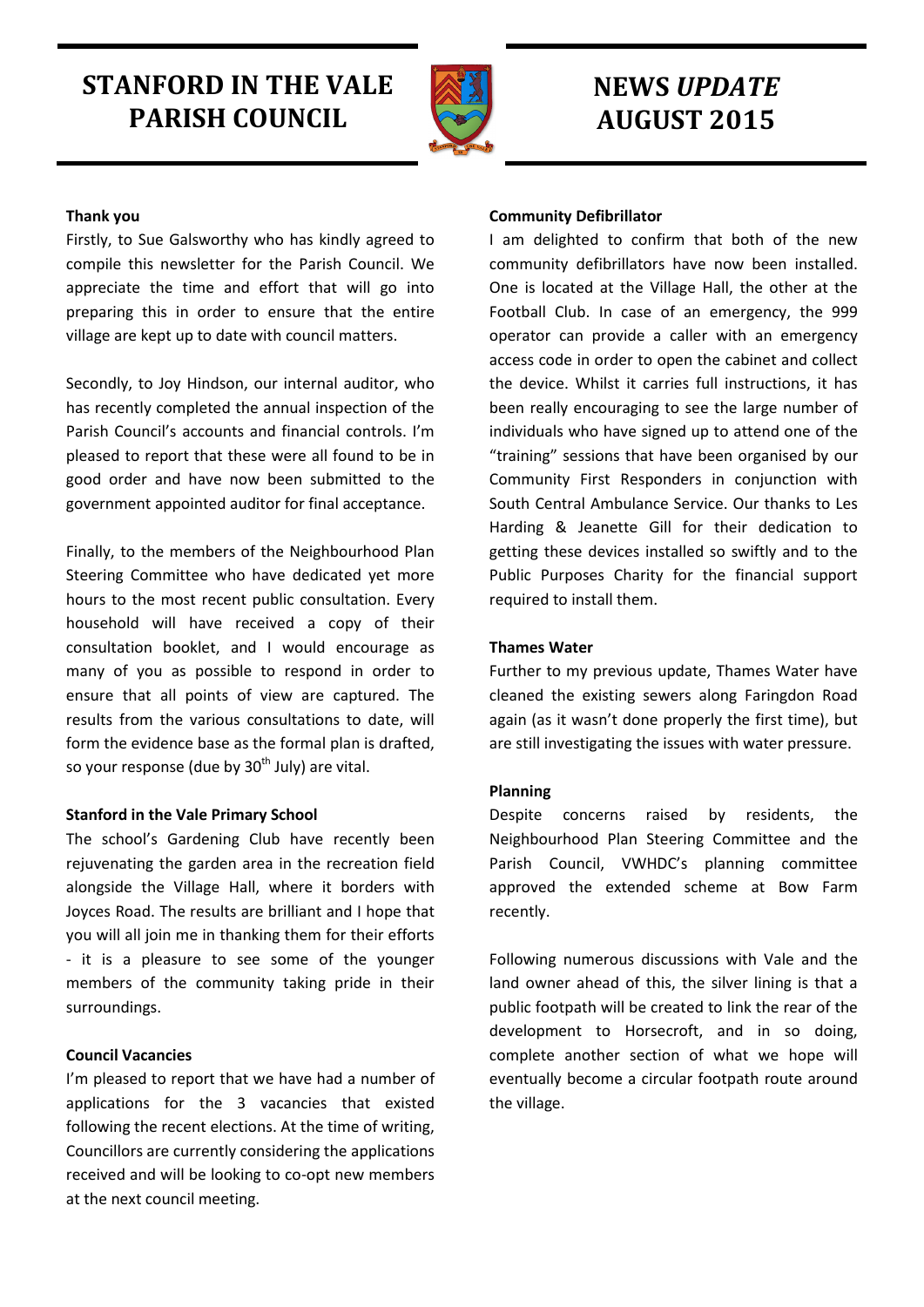#### **Burial Ground**

As many of you will be aware, the Churchyard is rapidly approaching capacity, and St Denys Church is therefore having to operate strict eligibility requirements for the remaining burial plots. If you, or someone you know has a plot of land within the parish, that you believe may be suitable for a future burial ground, then we would very much like to discuss the matter with you. This might be by way of a gift (or legacy) to the village, or perhaps by way of private sale. Please do contact the Clerk or Chairman if you wish to discuss this further.

#### **Peter Lewis**

*Chairman – Stanford in the Vale Parish Council* [plewis.sitv@gmail.com](mailto:plewis.sitv@gmail.com)

## **Stanford in the Vale Public Purposes Charity (PPC) – August 2015**

The Trustees held a Trustees' Meeting on Thursday 9<sup>th</sup> July 2015 in the Village Hall Committee Room.

Approved Grant Applications paid and outstanding include:

- A grant of £1,600.42 for support for the SitV Preschool for new and varied materials was approved in October 2014. Invoices amounting to £816.78 have been received and paid so far. The remaining grant approved by Trustees amounts to £783.64.
- The trustees have agreed to a grant of up to £5,000 for the revised proposal from the Parochial Church Council (PCC) for support for a grant to open part of the church wall on to Church Green in order to make the memorial more inclusive for the village as a whole has been received. The project awaits completion
- A grant of £3,000.00 was paid for the SitV Community First Responders for the purchase of two community automatic external defibrillators which will be accessible by members of the public if needed to help someone who has suffered a cardiac arrest was unanimously approved by the Trustees. These defibrillators are now installed.

It is worth noting here that our auditors have asked us to limit the period for which a grant remains in force to 12 months in principle, although a little leeway is allowed. Grants not used after 24 months will be automatically rescinded requiring a new grant application if the project is still required.

#### **Allotments:**

The waiting list has now risen to ten parishioners.

Allotment holders are reminded that if they do not keep up their allotments according to the Rules laid down by the Trustees their allotment holding will be withdrawn and given to the next villager on the waiting list.

Any parishioner who wishes his or her name to be added to the allotment waiting list should please contact Paul Corrigan on 01367 718325.

## **Villagers are reminded of the** *PPC Trust Mission Statement:*

*"Striving to improve and strengthen the community within Stanford-in-the-Vale by providing a source of finance for projects that will benefit the parish."*

Success of course depends on such projects being brought forward. The village organisations and societies which feel the need to improve their facilities are encouraged to make grant requests.

The Trust continues to have around £20,000 to £25,000 per year available for grants. Grant Applications are made to the Trustees through the Hon. Clerk/Correspondent, who can supply Grant Application Forms on request either by e-mail or hard copy. (Tel: 01367 718 480)

The next AGM of the PPC and standard meeting of the PPC Trustees is planned to be held on Thursday 22<sup>nd</sup> October in the Committee Room of the Village Hall.

David N. Axford Hon. Clerk/Correspondent, SitV Public Purposes Charity

Friday, 17 July 2015